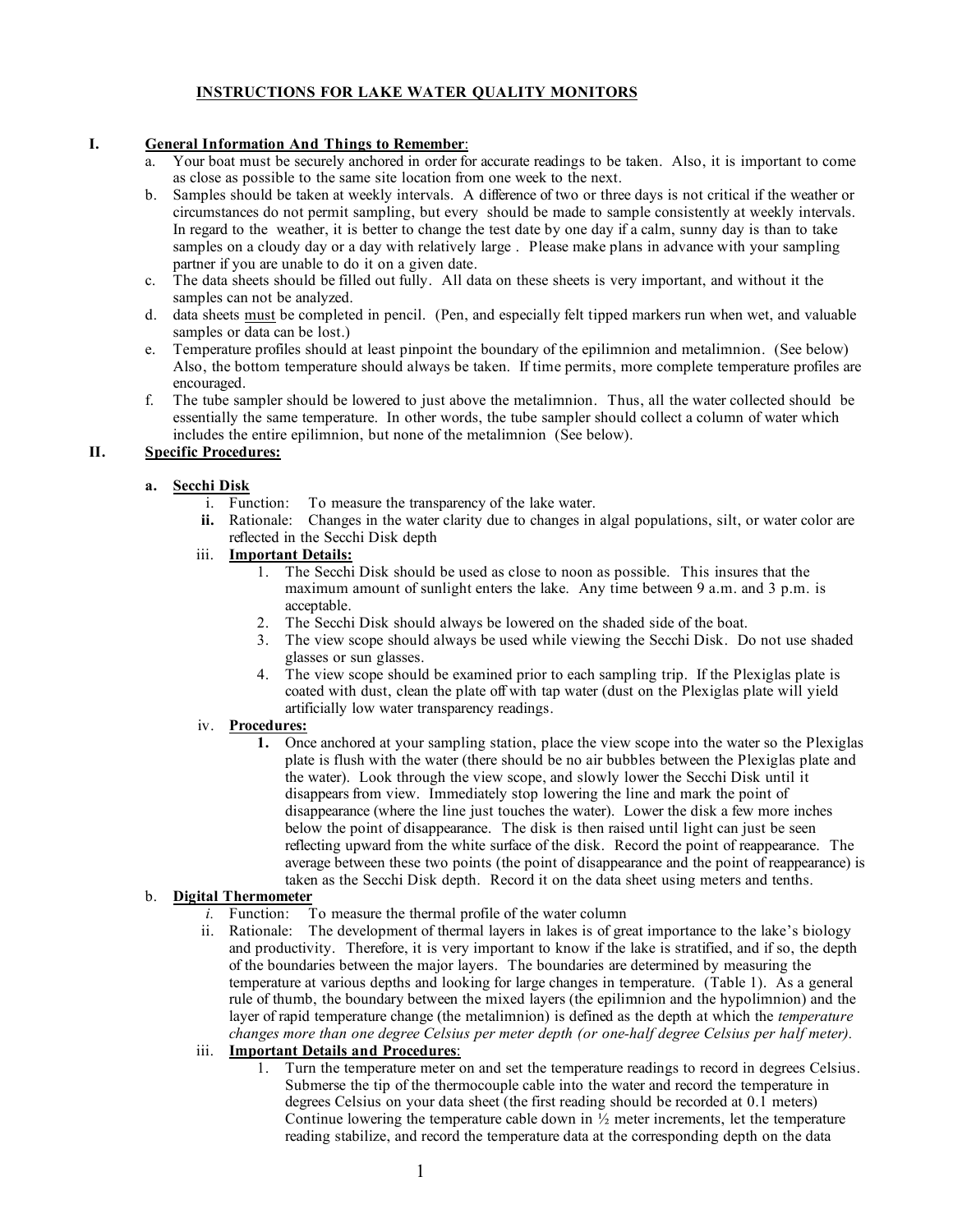sheet. *Note: it is important to make sure the temperature cable is vertical when recording the temperature readings, otherwise, inaccurate data may be recorded.*

2. If a region of rapid temperature decrease (thermocline) appears above 2.0 meters, this thermocline should be ignored. Thermoclines shallower than 2.0 meters are usually temporary, and often will disappear when the weather changes.

#### c. **Chlorophyll Tube (Integrated Sampler)**

- i. Function: To collect water from the surface down to a given depth, with all depths represented equally.
- ii. Rationale: As the tube is lowered, water from each depth between the surface and final depth is collected. Therefore, an integrated sample is obtained from the lake.

## iii. **Important Details:**

1. The depth to which the sample is taken is determined by the temperature profile. The weighted tip of the sampling tube should reach down to, but not include, the area of rapid temperature change (the thermocline or metalimnion). Utilizing the data from Table 1, the temperature is stable from the surface (0.1 meter) down to 6.5 meters, decreasing by no more than 0.3 degrees Celsius per half-meter depth. Between 6.5 meters and 7.0 meters, the temperature decreases by 0.7 degrees Celsius and continues to decrease rapidly (greater than 0.5 degrees Celsius per one-half meter) down to 8.5 meters. The zone of rapid temperature decrease between 7.0 meters and 8.5 meters **defines the thermocline**. Thus, a sample should be collected down to 6.5 meters. This includes the upper warm water layer (epilimnion), but excludes the zone of rapid temperature decrease (metalimnion or thermocline).

#### iv. **Procedures**:

- 1. Rinse a two liter blue bottle with lake water and set it in a handy spot.
- 2. The weighted tip of the integrated sampler is placed in the water and slowly lowered to the appropriate depth (in the case of our example from Table 1, the tube is lowered to 6.5 meters). The rope which is attached to the weighted end should be slack throughout this procedure*. Note: The tube should not be kinked while lowered into the water column.*
- 3. Once at the appropriate depth, the tube is kinked (folded tightly) at a point above the water level. Holding the kinked end of the tube at a constant depth, raise the tube end by the attached line. This will insure that as the bottom of the tube is raised, no water will leak out. *Note: Make sure you continue to kink the hose while raising the opposite end of the tube with the attached line.*
- 4. The weighted end of the tube should be placed in the mouth of the blue bottle, and then the tube should be unkinked. The tube is emptied by raising the part of the tube just above the water line (the end of the tube which you had kinked), letting gravity pull the water out of the full portion of the tube and dispensing it into the blue bottle. Be careful not to let water back flow into the unused portion of the tube.
- 5. If the blue bottle is not one-half full at this point, repeat steps 2 through 4 above until you have at least one-half bottle.
- **6.** Once you have collected an adequate volume of sample water, place the blue bottle in the shade (or a cooler if you have one).

#### d. **Searching For Milfoil**

- i. Function: To identify an invasion of this non-native species as early as possible.
- ii. Rationale: Milfoil can be eradicated if the colony is isolated and treated before it becomes widespread.

#### iii. **Important Details:**

- 1. Milfoil is often spread by boats visiting from infected lakes. Therefore, our primary area of interest is the shallow water surrounding the boat ramp.
- 2. The search area should extend from the western end of the dam to halfway across the property to the east of the launching ramp and out to 20 feet water depth.

## iv. **Procedures:**

1. One member of the team should idle slowly in the target area while the other member searches the bottom of the lake for milfoil using the view scope. If a suspected sample is located, mark or triangulate the location and notify the coordinator.